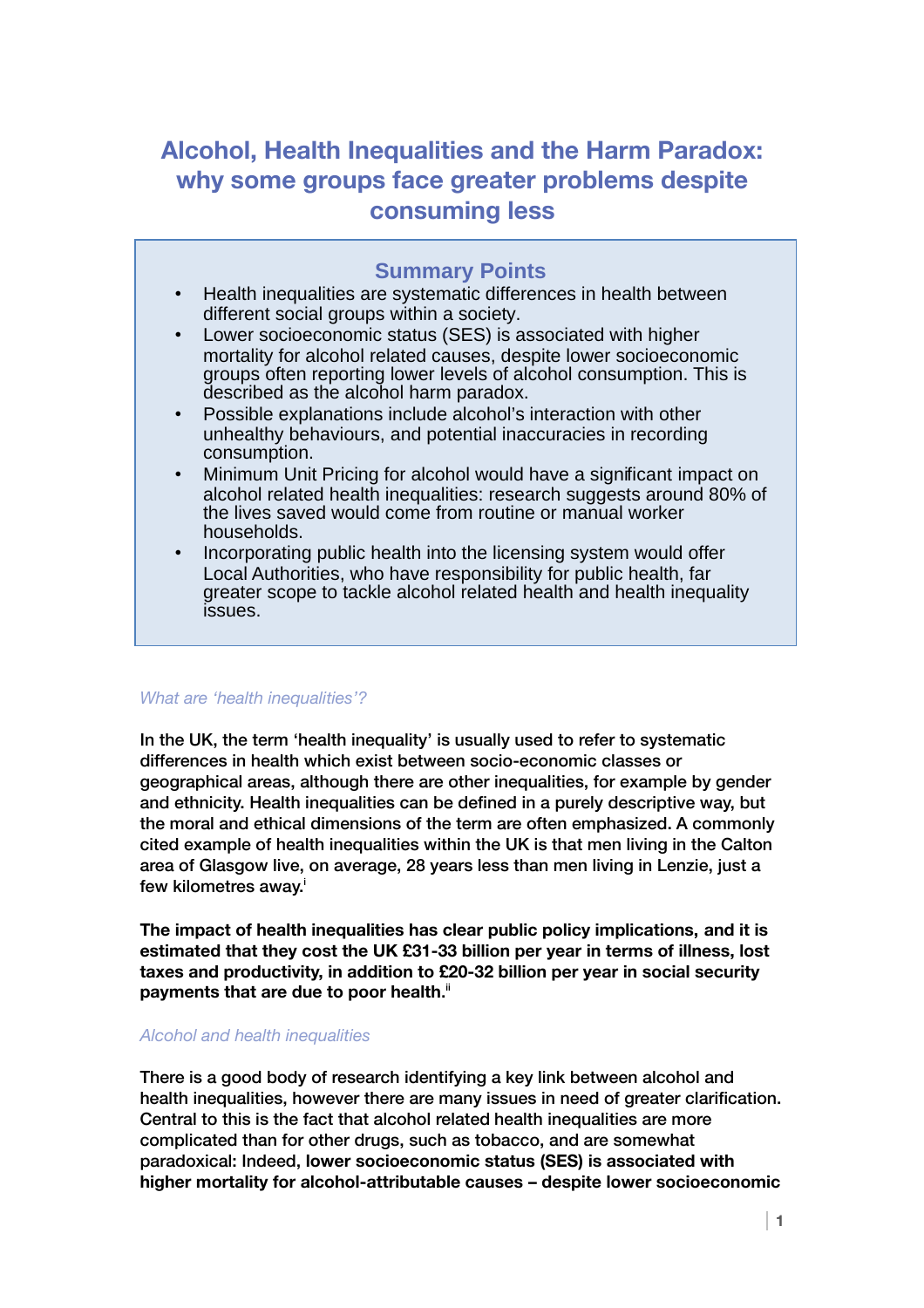**groups often reporting lower average levels of alcohol consumption.[iii](#page-5-2) One study found lower SES groups to have a 1.5 – 2 fold higher alcohol related mortality, [iv](#page-5-3) whereas another found the most deprived quintile of local authorities in England to have alcohol specific mortality rates 5.5 times the rate of the least deprived.[v](#page-5-4)**

As the orange lines on Figure 1 below shows, the proportion of increasing risk and higher risk drinkers declines as levels of deprivation increase, yet alcohol related mortality moves in the opposite direction and grows with deprivation. **This creates something of a paradox; why should some groups experience worse alcohol related harms, despite apparently consuming less alcohol?**



**Figure 1: The social gradient of alcohol harm and levels of increasing and higher risk drinkers**[vi](#page-5-5)

## **Possible explanations for the 'alcohol harm paradox'**

*Materialist explanations:* One of the most well-supported explanations for overall health inequalities relate to the material (social, economic and environmental) circumstances in which people live and work.<sup>[vii](#page-5-6)</sup> These factors also seem likely to contribute to explaining alcohol related inequalities, with researchers suggest that **'those of fewer resources are less protected from the experience of a problem or the impact of a stressful life event.'[viii](#page-5-7)**

*Inaccurate consumption reporting:* It has been suggested that the consumption of alcohol is under-reported in more deprived groups (relative to less deprived groups), possibly because key groups are missed, such as people experiencing homelessness and those working in the military. $\frac{1}{x}$  In addition, there may be a methodological issue with how alcohol consumption data is recorded.

*Alcohol & other unhealthy behaviours:* Some research has looked at **alcohol consumption as part of a complex system of interactions with other 'polybehaviours'.** For example, it is known that low SES groups consume more foods high in salt, sugar and fat, as well as more processed food.<sup>[x](#page-5-9)</sup> Research into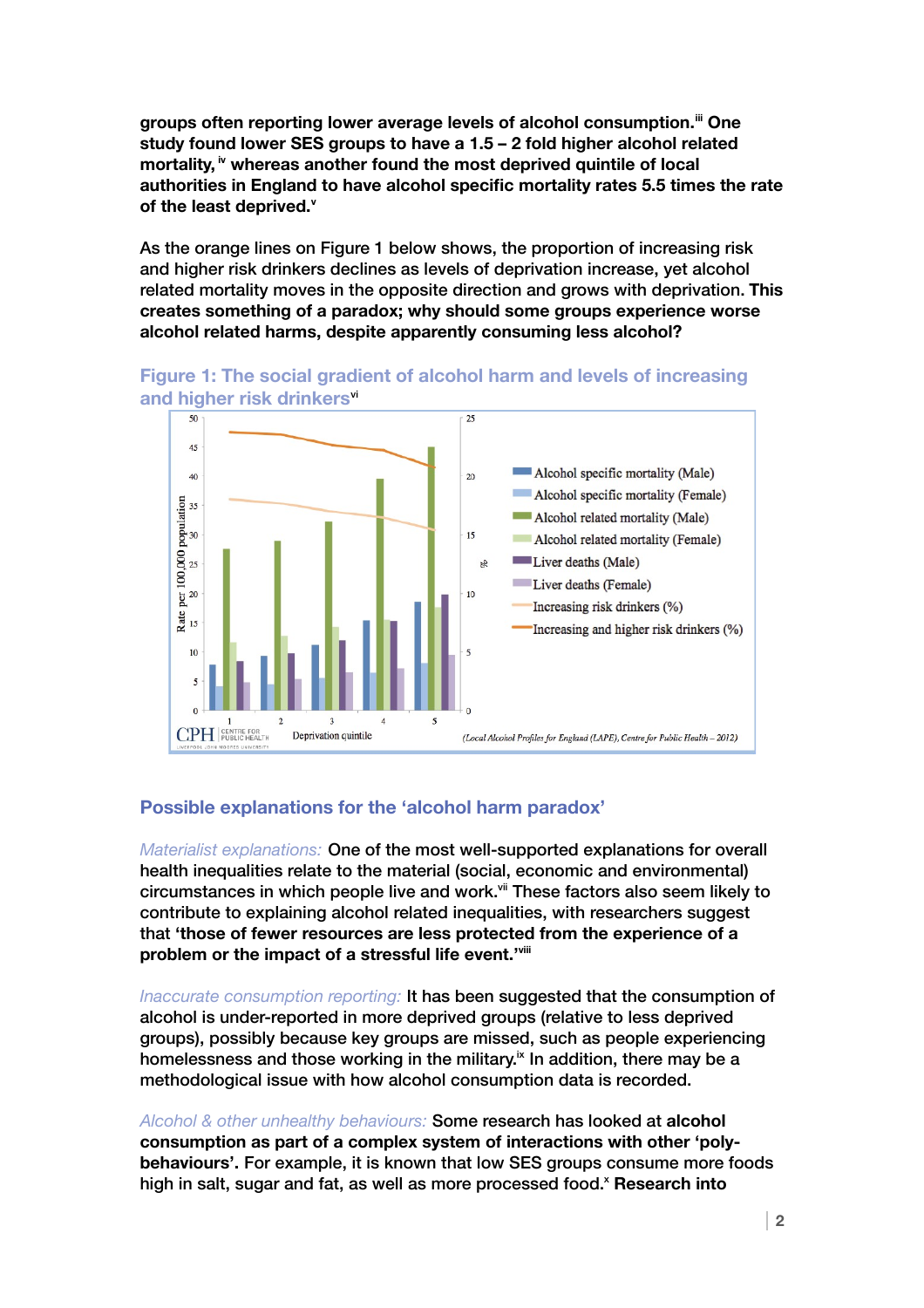**obesity and alcohol consumption has found a 'supra-additive interaction' between the two, particularly in relation to liver disease. [xi](#page-5-10)** It is also known that a combination of smoking and drinking accelerates the risk of cancer, with **tobacco and alcohol related cancers in the UK 2-3 times more common in areas of the most deprivation than the least.[xii](#page-5-11)**

*Consumption Patterns:* While differences in consumption patterns between different SES groups have been found, these do not seem to explain alcohol related health inequalities. Research using data from 25 countries<sup>[xiii](#page-5-12)</sup> found that **'lower educated men and women were more likely to report negative consequences than higher educated men and women** *even after controlling for*  drinking patterns<sup>'</sup>. Research from Finland<sup>[xiv](#page-5-13)</sup> and Australia<sup>[xv](#page-5-14)</sup> supports this view.

### *Alcohol policy and health inequalities across the UK*

Central targets for reducing health inequalities in England have been scrapped and responsibility for public health has been handed over to local authorities, giving central government far less ability to performance manage public health issues. Instead the Government has stated an unquantifiable commitment to 'improve the health of the poorest fastest'.<sup>[xvi](#page-5-15)</sup> The Public Health Outcomes Framework does include a commitment to 'reduce differences in life expectancy and healthy life expectancy between communities'<sup>[xvii](#page-5-16)</sup> but there are no specific targets or indicators attached to this commitment. Alcohol can be seen as a contributing factor for almost 50% of the indicators within the Public Health Outcomes Framework for England. As such addressing alcohol-related harm could be a key route to improving public health and reducing general health inequalities.

## **Interventions to address alcohol related inequalities**

Research has found that that public health interventions which rely on individuals to change, such as public education campaigns, are likely to increase health inequalities, whilst more 'upstream' public health interventions (e.g. price increases and restrictions in the availability of alcohol) are most likely to help reduce health inequalities.<sup>[xviii](#page-5-17)</sup> Critics have argued that the Government is not taking action on alcohol, having stalled on the introduction of Minimum Unit Pricing (MUP). Investigations into a public health licencing objective are on going.

### *Alcohol Affordability and Minimum Unit Pricing*

**There is strong evidence that reducing the affordability of alcohol by raising prices leads to a reduction in alcohol consumption and associated harms. [xix](#page-5-18)** One such policy is Minimum Unit Pricing (MUP), which sets a level below which retailers cannot sell alcohol, depending on the number of units per beverage. Similar policies have been effectively introduced in Canada  $\mathbf{x}$  and the evidence base for MUP is supported by the World Health Organisation, $x^{\text{xi}}$  the OECD $^{x\text{xi}}$  and NICE.<sup>[xxiii](#page-5-22)</sup>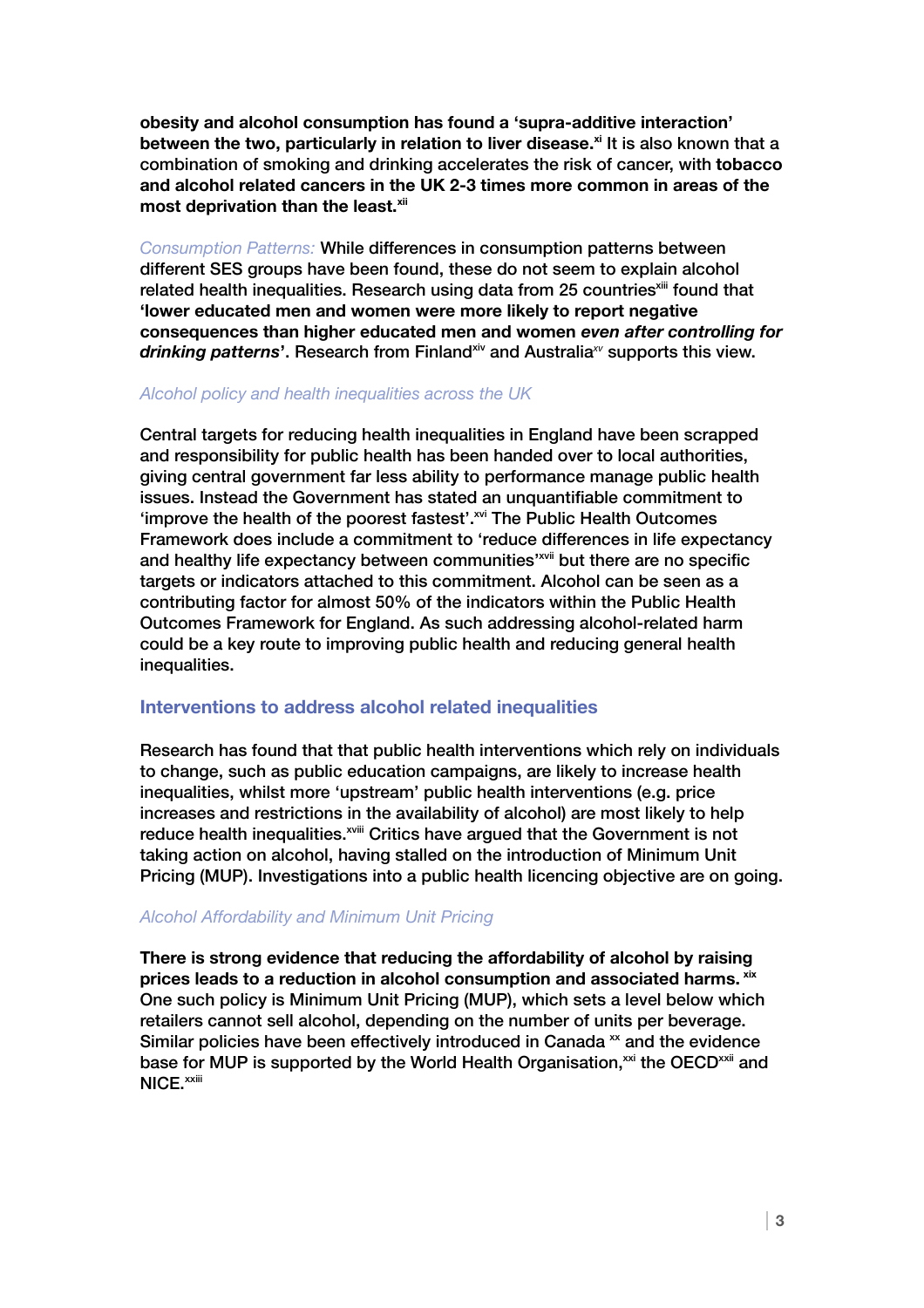**Figure 2: Purchasing of alcohol below 45p per unit by income and type of drinker. Data supplied by the University of Sheffield Alcohol Research Group 4 5 p p e r u n i t**



As well as purchasing more units overall, harmful drinkers tend to buy more cheap alcohol: one study found that **patients with alcohol-related cirrhosis paid an average price of 33p per unit, compared with £1.10 per unit for low-risk drinkers.[xxiv](#page-5-23)** This means that harmful drinkers – regardless of their socioeconomic group – would be most affected by MUP. In addition, there would be a minimal impact on moderate drinkers, as Figure 2 shows.

While MUP effectively targets all harmful drinkers, modelling done by the University of Sheffield suggests that it would have greater impact on harmful drinkers from a low SES background. **They estimate that a 45p minimum unit price would lead to 860 fewer deaths and 29,900 fewer hospital admissions due to alcohol per year, and that routine or manual worker households – who account for around 41% of the population – would account for around 80% of these reductions.**

**Recommendation:** that the Government introduce Minimum Unit Pricing at a rate of at least 50p per unit as a step towards addressing alcohol related health inequality targets in the Public Health Outcomes Framework.

## *A Public Health Licencing Objective*

Greater levels of alcohol outlet density have been linked with increased consumption and drink related problems,<sup>[xxv](#page-5-24)</sup> as well as increased violence<sup>[xxvi](#page-5-25)</sup> and significantly higher alcohol-related death rates in that area.<sup>[xxvii](#page-5-26)</sup> A number of **studies have found areas of greater deprivation to have greater concentrations of alcohol outlets,[xxviii,](#page-5-27) [xxix](#page-5-28) with the mismatch between supply and demand potentially resulting in disproportionately more alcohol-related harm in deprived neighbourhoods.[xxx](#page-6-0)**

Some of these issues can be addressed via the current licencing system, however without a public health objective longer-term health outcomes cannot be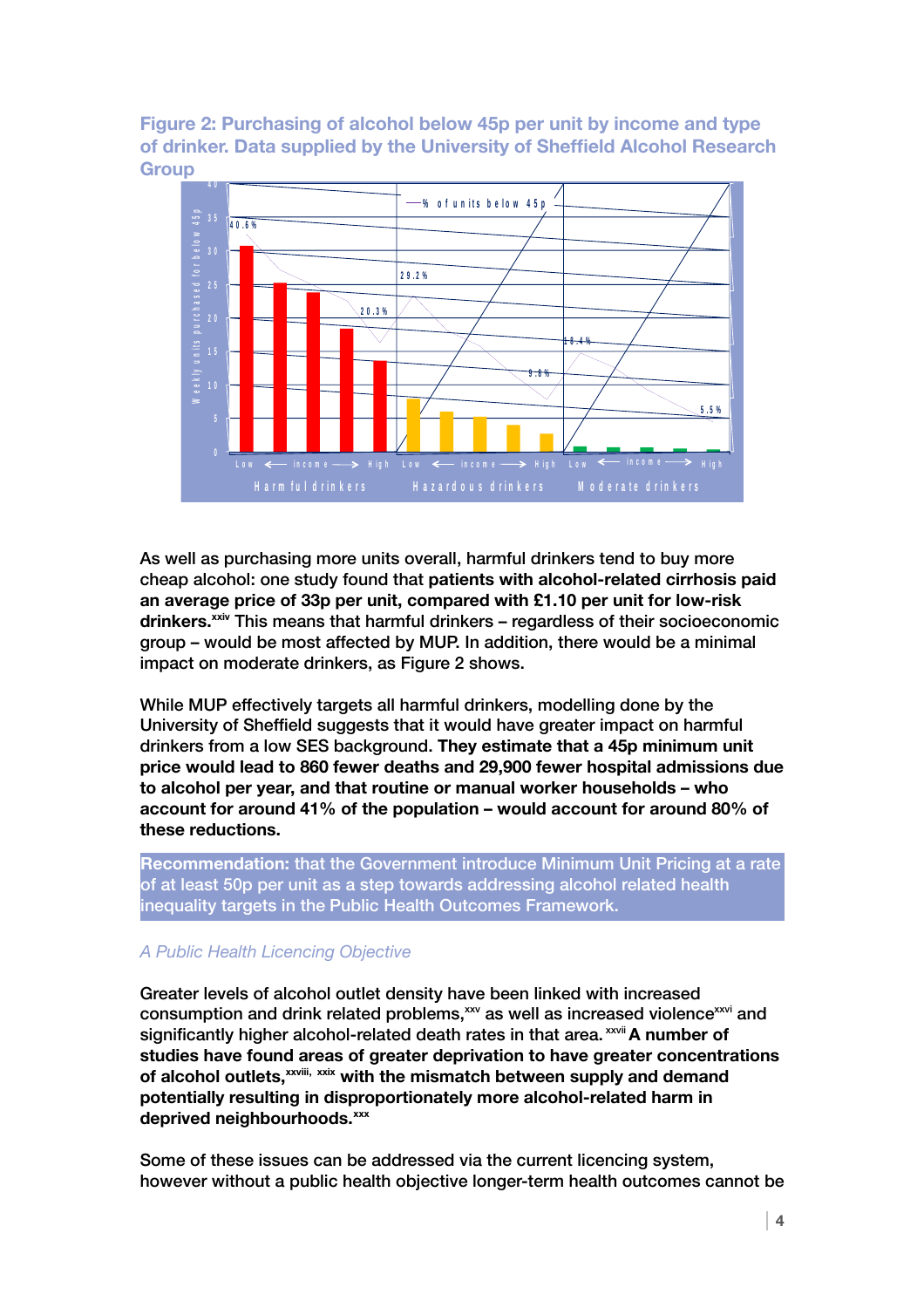tackled easily. In England and Wales cumulative impact policies (CIPs) can be introduced in areas where the combined effect of licensed premises suggests that the growth of similar premises needs to be controlled. While it introduces an assumption that no further licenses will be granted it does not necessarily allow for the current density of alcohol outlets to be reduced, even if it is already a problem.<sup>[xxxi](#page-6-1)</sup>

**A number of groups, such as the Local Government Association,[xxxii](#page-6-2) have been calling for the addition of a public health licensing objective so that Local Authorities can better implement their public health responsibilities.** It would allow Local Authorities much greater scope to take health inequalities into account, including factors such as density and the supply of alcohol in an area, and the prevalence of both on and off license premises.

At the time of writing the Home Office and Public Health England are investigating mechanisms though which a public health licensing objective could be effectively implemented.<sup>[xxxiii](#page-6-3)</sup> Questions remain around how such an objective could be implemented and findings from Scotland, which has had public heath as a fifth licencing objective since 2005, point towards practical and cultural problems, despite some success.<sup>[xxxiv](#page-6-4)</sup> In the interim Public Health England have produced guidance to help public health teams in England & Wales effectively participate in licensing decisions.<sup>[xxxv](#page-6-5)</sup>

**Recommendation:** that the Government take concrete steps towards incorporating public health within the licensing system in order to give Local Authorities greater scope to implement their duties around public health.

For more information please contact: Jon Foster, Senior Research and Policy Officer, Institute of Alcohol Studies, Alliance House, 12 Caxton Street, London SW1H 0QS

Email: [jfoster@ias.org.uk](mailto:jfoster@ias.org.uk) Tel: 0207 222 4001

**The full report and a podcast interview with Professor Sir Michael Marmot can be accessed from the [IAS Reports](http://www.ias.org.uk/What-we-do/IAS-reports.aspx) section of our website.**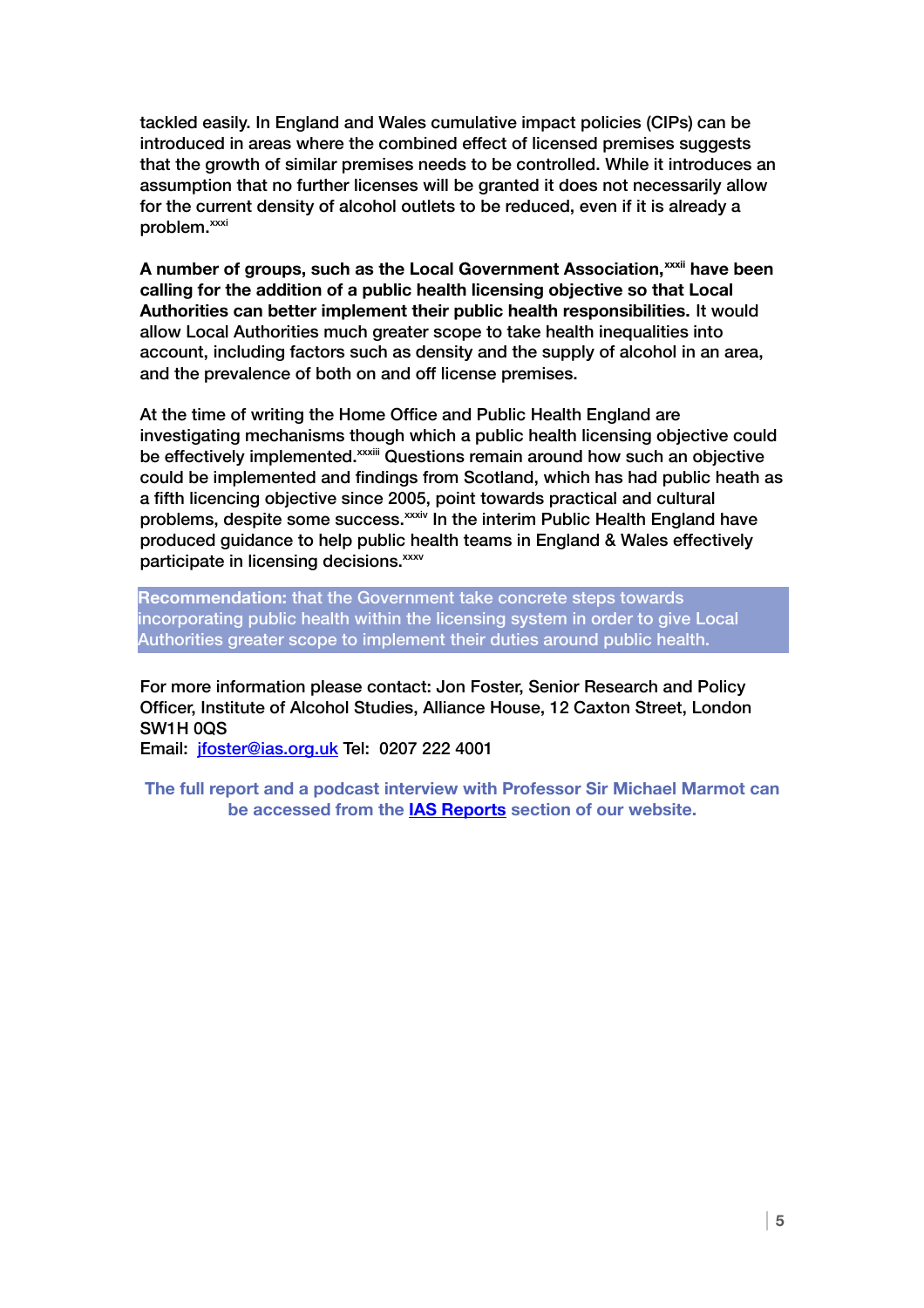<span id="page-5-0"></span> $\rm i$  CSDH (2008). 'Closing the gap in a generation: health equity through action on the social determinants of health. [Final Report of the Commission on Social Determinants of Health.](http://whqlibdoc.who.int/publications/2008/9789241563703_eng.pdf?ua=1)' Geneva, World Health Organization. P 32

<span id="page-5-1"></span><sup>ii</sup> Marmot, M (2010). ['Fair Society, Healthy Lives, The Marmot Review.'](http://www.instituteofhealthequity.org/projects/fair-society-healthy-lives-the-marmot-review/fair-society-healthy-lives-full-report) UCL Institute of Health Equity. Executive summary, P 12

<span id="page-5-2"></span>iii Anderson. P., and Baumberg. B., (June 2006) Alcohol in Europe, a public health perspective. A report for the European Commission, P 99

<span id="page-5-3"></span><sup>iv</sup> Probst. C., Roerecke. M., Behrendt., Rehm. J., (2014) 'Socioeconomic differences in alcohol-attributable mortality [compared with all-cause mortality: a systematic review and meta-analysis.'](http://ije.oxfordjournals.org/content/early/2014/03/10/ije.dyu043.abstract) Int. J. Epidemiology. Oxford University Press. P 1

<span id="page-5-4"></span> $V$  Department of Health (May 2012) [Written evidence from the Department of Health](http://www.parliament.uk/documents/commons-committees/Health/Writtenevidencebyoralwitnesses.pdf) for the Health Select Committee.

<span id="page-5-5"></span><sup>vi</sup> Bellis. M., Jones. L., Morleo. M., (March 2013) Understanding the alcohol harm paradox: [Presentation](http://www.feadonline.org/video587/Sir-Ian-Gilmore-and-Mark-Bellis-on-health-and-inequalities.html) and [slides](http://alcoholresearchuk.org/wp-content/uploads/2013/03/aruk13-bellis.pdf) from the Alcohol Research UK conference 2013. Liverpool John Moores University Centre for Public Health. <sup>vii</sup> (Marmot, M (2010). ['Fair Society, Healthy Lives, The Marmot Review.'](http://www.instituteofhealthequity.org/projects/fair-society-healthy-lives-the-marmot-review/fair-society-healthy-lives-full-report) UCL Institute of Health Equity.

<span id="page-5-7"></span><span id="page-5-6"></span>

viii Grittner. U., et al. (2012) 'Social inequalities and gender differences in the experience of alcohol-related [problems.'](http://alcalc.oxfordjournals.org/content/47/5/597.short) Alcohol and alcoholism

<span id="page-5-8"></span><sup>ix</sup> Bellis. M., Jones. L., Morleo. M., (March 2013) Understanding the alcohol harm paradox: [Presentation](http://www.feadonline.org/video587/Sir-Ian-Gilmore-and-Mark-Bellis-on-health-and-inequalities.html) and [slides](http://alcoholresearchuk.org/wp-content/uploads/2013/03/aruk13-bellis.pdf) from the Alcohol Research UK conference 2013. Liverpool John Moores University Centre for Public Health.

<span id="page-5-9"></span><sup>x</sup> Probst. C., Roerecke. M., Behrendt., Rehm. J., (2014) '<u>Socioeconomic differences in alcohol-attributable mortality</u> [compared with all-cause mortality: a systematic review and meta-analysis.'](http://ije.oxfordjournals.org/content/early/2014/03/10/ije.dyu043.abstract) Int. J. Epidemiology. Oxford University Press. P 9

<span id="page-5-10"></span><sup>xi</sup> Hart. C., Morrison. D., Batty. G., Mitchell. R., Smith. G., (March 2010) Effect of body mass index and alcohol [consumption on liver disease: analysis of data from two prospective cohort studies.](http://www.ncbi.nlm.nih.gov/pmc/articles/PMC2837144/) BMJ

<span id="page-5-11"></span><sup>xii</sup> Anderson. P., and Baumberg. B., (June 2006) Alcohol in Europe, a public health perspective. A report for the [European Commission.](http://www.google.co.uk/url?sa=t&rct=j&q=&esrc=s&source=web&cd=1&cad=rja&uact=8&ved=0CCMQFjAA&url=http%3A%2F%2Fec.europa.eu%2Fhealth%2Farchive%2Fph_determinants%2Flife_style%2Falcohol%2Fdocuments%2Falcohol_europe_en.pdf&ei=dJQyVLHLOpGS7AayooHoDQ&usg=AFQjCNGBBXMYVSOfBh6BKAQywgrR8msazg&sig2=ZYFJ_XEdWO9aKpQcAMMMYQ&bvm=bv.76802529,d.ZGU) P 222

<span id="page-5-12"></span><sup>xiii</sup> Grittner. U., et al. (2012) 'Social inequalities and gender differences in the experience of alcohol-related [problems.'](http://alcalc.oxfordjournals.org/content/47/5/597.short) Alcohol and alcoholism

<span id="page-5-13"></span>xiv Probst. C., Roerecke. M., Behrendt., Rehm. J., (2014) '<u>Socioeconomic differences in alcohol-attributable mortality</u> [compared with all-cause mortality: a systematic review and meta-analysis.'](http://ije.oxfordjournals.org/content/early/2014/03/10/ije.dyu043.abstract) Int. J. Epidemiology. Oxford University Press. P 8

<span id="page-5-14"></span><sup>xv</sup> Livingston. M., (2014), [Socioeconomic differences in alcohol-related risk-taking behaviours.](http://onlinelibrary.wiley.com/doi/10.1111/dar.12202/abstract) Drug and Alcohol Review.

<span id="page-5-15"></span><sup>xvi</sup> HM Government (November 2010) [Healthy Lives, Healthy People: Our stratgey for Public Health England.](https://www.gov.uk/government/uploads/system/uploads/attachment_data/file/216096/dh_127424.pdf) P 4

<span id="page-5-16"></span><sup>xvii</sup> Department of Health (November 2013) Improving outcomes and supporting transparency: Part 1A: A public [health outcomes framework for England, 2013-2016.](https://www.gov.uk/government/uploads/system/uploads/attachment_data/file/263658/2901502_PHOF_Improving_Outcomes_PT1A_v1_1.pdf) P 4

<span id="page-5-17"></span>xviii Lorenc. T., Petticrew. M., Welch. V., Tugwell. P., (2012) What types of interventions generate inequalities? [Evidence from systematic reviews](http://jech.bmj.com/content/67/2/190.short) J Epidemiol Community Health

<span id="page-5-18"></span><sup>xix</sup> Norstrom, T. & Skog, O.J (2001) ['Alcohol and Mortality,](http://www.ncbi.nlm.nih.gov/pubmed/11228078)' Addiction 96, Supplement Number 1

<span id="page-5-19"></span><sup>xx</sup> Stockwell, T., Auld, M. C., Zhao, J. and Martin, G. (2012), Does minimum pricing reduce alcohol consumption? The [experience of a Canadian province.](http://www.ncbi.nlm.nih.gov/pubmed/22168350) Addiction

<span id="page-5-20"></span><sup>xxi</sup> [Alcohol price controls suggested by World Health Organisation](http://www.theguardian.com/society/2009/nov/16/alcohol-minimum-price-controls) (16th November 1999) Guardian Newspaper. Accessed on 29/09/14

<span id="page-5-21"></span><sup>xxii</sup> [The prevention of harmful alcohol use](http://www.oecd.org/officialdocuments/publicdisplaydocumentpdf/?cote=DELSA/HEA/EP(2011)1&docLanguage=En) (March 2011) OECD

<span id="page-5-22"></span><sup>xxiii</sup> NICE (June 2010) [Alcohol-use disorders: preventing the development of hazardous and harmful drinking,](http://www.nice.org.uk/guidance/PH24) Public Health Guidance 24

<span id="page-5-23"></span><sup>xxiv</sup> Sheron. N., Chilcott. F., Matthews. L., Challoner. B., Thomas. M., (2014) Impact of minimum price per unit of [alcohol on patients with liver disease in the UK.](http://www.clinmed.rcpjournal.org/content/14/4/396) Clinical Medicine 2014 Vol 14

<span id="page-5-24"></span><sup>xxv</sup> Weitzman. E., Folkman. A., Folkman. K., Wechsler. H., (2003) The relationship of alcohol outlet density to heavy [and frequent drinking and drinking-related problems among college students at eight universities.](http://archive.sph.harvard.edu/cas/Documents/GIS/GISstudy1-1.pdf) Health & Place

<span id="page-5-25"></span>xxvi Norström. T., (2000) [Outlet Denisty and Criminal Violence in Norway, 1960 – 1995.](http://www.jsad.com/jsad/article/Outlet_Density_and_Criminal_Violence_in_Norway_19601995/834.html) Journal of Studies on Alcohol and Drugs

<span id="page-5-26"></span>xxvii Richardson. E., Shortt. K., Pearce. J., Mitchell. R., (2014) Alcohol-related illness and death in Scottish [neighborhoods: is there a relationship with the number of alcohol outlets?](http://tollcrosscc.org.uk/wp-content/uploads/2014/10/cresh-research-alcohol-outlets-and-health.pdf/) Report for Alcohol Focus Scotland

<span id="page-5-27"></span>xxviii Livingston. M., (2011) [Alcohol outlet density and harm: Comparing the impacts on violence and chronic harms.](http://tollcrosscc.org.uk/wp-content/uploads/2014/10/cresh-research-alcohol-outlets-and-health.pdf) Drug and Alcohol Review

<span id="page-5-28"></span><sup>xxix</sup> Rice. D., (September 2013) **Alcohol Outlet Density, Deprivation, and Crime in Scotland.** University of Edinburgh. Accessed on 18.09.14